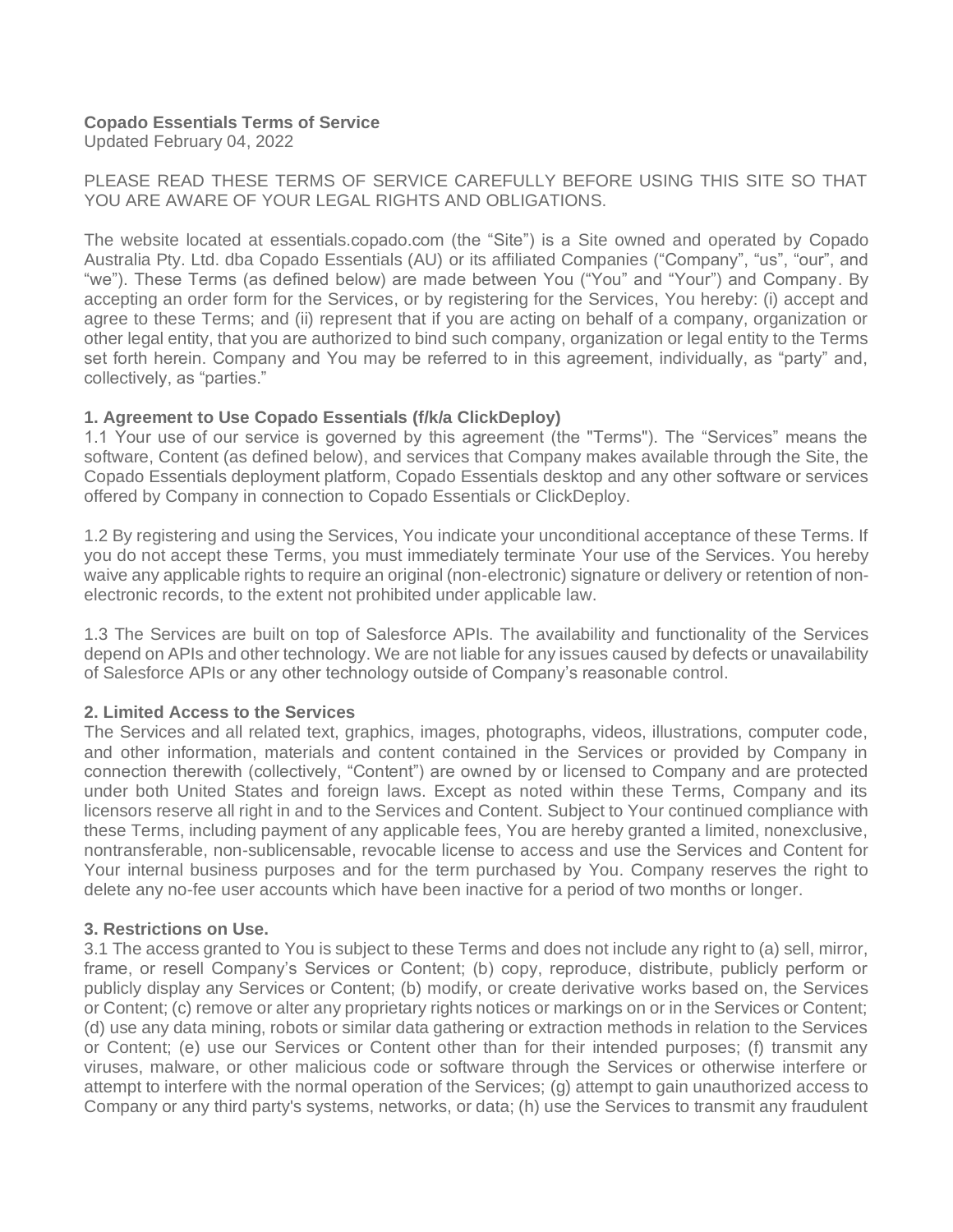or infringing information; (i) otherwise use the Services or Content in violation of any applicable law; or (j) if you are under the age of 18, as our Services are not intended for children under 18. Any use of the Services or Content other than as specifically authorized herein, without Company's prior written permission, is strictly prohibited and will terminate the permissions granted in these Terms.

3.2 Unless otherwise stated in an order form, Services are not designed nor intended to process Personal Information (as defined below). You agree that, other than name and email, You will not enter or submit information used to distinguish or trace an individual's identity ("Personal Information"), including, without limitation, information protected by the following regulations: The General Data Protection Regulation (GDPR), the Health Insurance Portability and Accountability Act (HIPAA and HITECH), the Gramm-Leach Bliley Act, the Fair Credit and Reporting Act (FCRA) and the Family Educational Rights and Privacy Act (FERPA).

## **4. Privacy Policy**

We are committed to protecting Your privacy. Our Privacy Policy explains how we may collect, use and handle Your information when You use our Services. You understand that through Your use of our Services You consent to the collection, use and handling of Your information as set forth in our Privacy Policy. For more information, please see our Privacy Policy here: [https://www.copado.com/privacy](https://www.copado.com/privacy-policy/)[policy/.](https://www.copado.com/privacy-policy/) Additionally, You understand and agree that we may contact You via e-mail or otherwise with information relevant to Your use of the Services, regardless of whether You have opted in to receiving such notices.

### **5. User Responsibility**

You are the only person authorized to use Your user identification and password, and You shall not permit or allow other people to have access to or use the same. You are responsible for any actions taken using (a) Your user identification and password or (b) any users You create. You are responsible for ensuring that all information in your account, including without limitation your contact information, are and always remain complete and accurate.

You are also responsible for acquiring and maintaining all equipment, computers, software and communications or Internet services (such as data or long-distance phone charges) relating to Your access and use of the Services, and for all expenses relating thereto (plus applicable taxes).

You acknowledge and agree that are solely responsible for all content, data, and information submitted by Your user identification into the Services, including, without limitation, content, data, and information relating to third parties. You hereby indemnify and hold harmless Company from and against any thirdparty claims, liabilities, costs and expenses, including attorney's fees, related to such content, data, and information submitted by You. You further acknowledge and agree that You are responsible for implementing and responding to any third-party requests to modify, update, delete, or otherwise alter any content, data, and information that You have submitted into the Service.

You hereby agree to refrain from any action which would diminish Company's intellectual property rights in or relating to the Services and/or Content or which would call them into question. If You become aware of any infringement or suspected infringement of Company's intellectual property rights in or relating to the Services by any third party, You shall use reasonable efforts to notify Company of such infringement or suspected infringement without delay.

#### **6. Fees for Use of our Service**

6.1 To the extent You use a Service plan that is made available for a fee ("Fees"), You will be required to select a payment plan and provide accurate information regarding Your credit card or other payment instrument. You will promptly update Your account information with any changes in Your payment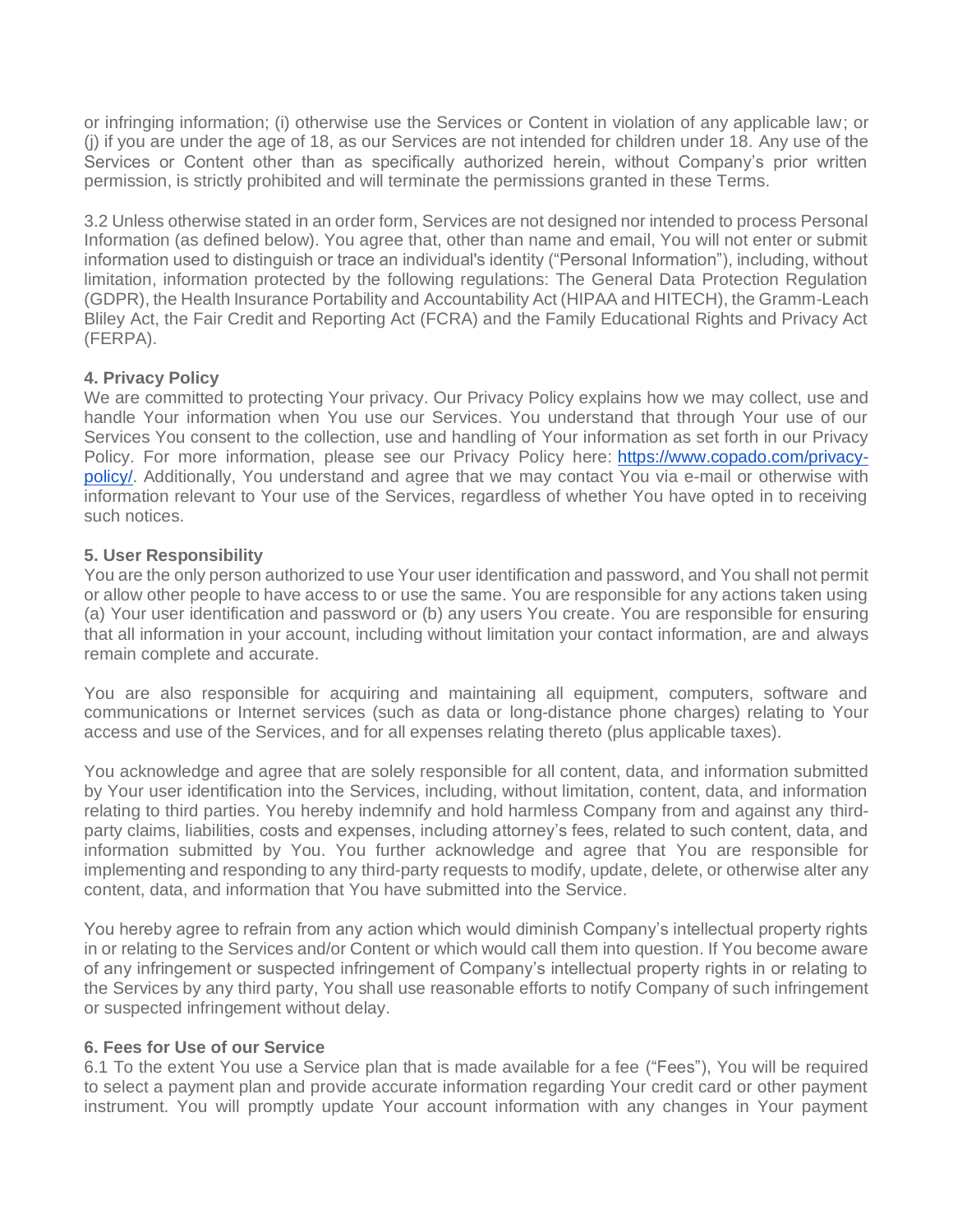information. You agree to pay us in accordance with the terms set forth on the Site (currently, [https://www.copado.com/why-copado/pricing/\)](https://www.copado.com/why-copado/pricing/) and these Terms, and You authorize Company or its third-party payment processors to bill Your payment instrument in advance on a periodic basis in accordance with such terms.

6.2 If You dispute any charges, You must let Company know within thirty (30) days after the date that Company invoices You. All amounts paid are non-refundable. We reserve the right to change our fees and billing methods at any time. We will notify You of any fees changes by, for example, sending a message to the email address associated with Your account, or posting on our pricing page [https://www.copado.com/why-copado/pricing/.](https://www.copado.com/why-copado/pricing/) For existing contracts for which fees have been already received by us, we will implement the price changes during the next renewal period.

Your continued use of the Service after the price change goes into effect constitutes Your agreement to pay the changed amount. Company may choose to bill You through an invoice, in which case, full payment for invoices issued must be received by the date specified in the invoice. Past due fees are subject to a finance charge of 1.5% per month on any outstanding balance, or the maximum permitted by law, whichever is lower, plus all expenses of collection.

6.3 All amounts for the Services are exclusive of sales, use, value-added, withholding, and other taxes and duties. You will pay all taxes and duties assessed in connection with your purchase of the Services by any authority, except for taxes payable on Company's net income. If any such tax or duty must be withheld or deducted from any payment made by You, You shall gross-up such payment by an amount that will ensure that after applying the required withholding or deduction, Company shall receive an amount equal to the payment otherwise required by it.

### **7. Deployment Content**

You understand the Services helps to facilitate Your release management process. Company has no responsibility to You or to any third party for the metadata changes that were created or selected by You while using our Service.

#### **8. License from You**

8.1 You may choose to or we may invite You to submit comments or ideas about the Services, including without limitation about how to improve the Services or our products ("Ideas"). By submitting any Idea, You agree that Your disclosure is gratuitous, unsolicited and without restriction and will not place Company under any fiduciary or other obligation, and that we are free to use the Idea without any additional compensation to You, and/or to disclose the Idea on a non-confidential basis or otherwise to anyone.

8.2 You agree that Company, in its sole discretion, may use Your trade names, trademarks, service marks, logos, domain names and other distinctive brand features in presentations, marketing materials, customer lists, financial reports and Site listings (including links to Your website) for the purpose of advertising or publicizing Your use of the Services.

8.3 Analytics. You agree that Company may collect, use, store and transmit technical and related information that is being collected from Your use of the Services ("Analytics"), including information that may identify Your computer (such as the Internet Protocol Address), browser type, operating system, and application usage. Analytics are gathered periodically to facilitate the provision of the Services and the underlying software and the maintenance hereunder, as well as to enable Company to provide you with other services. Any Analytics gathered shall be used in an aggregated and anonymous manner, and Your identity may not be derived from such data. Company owns all Analytics.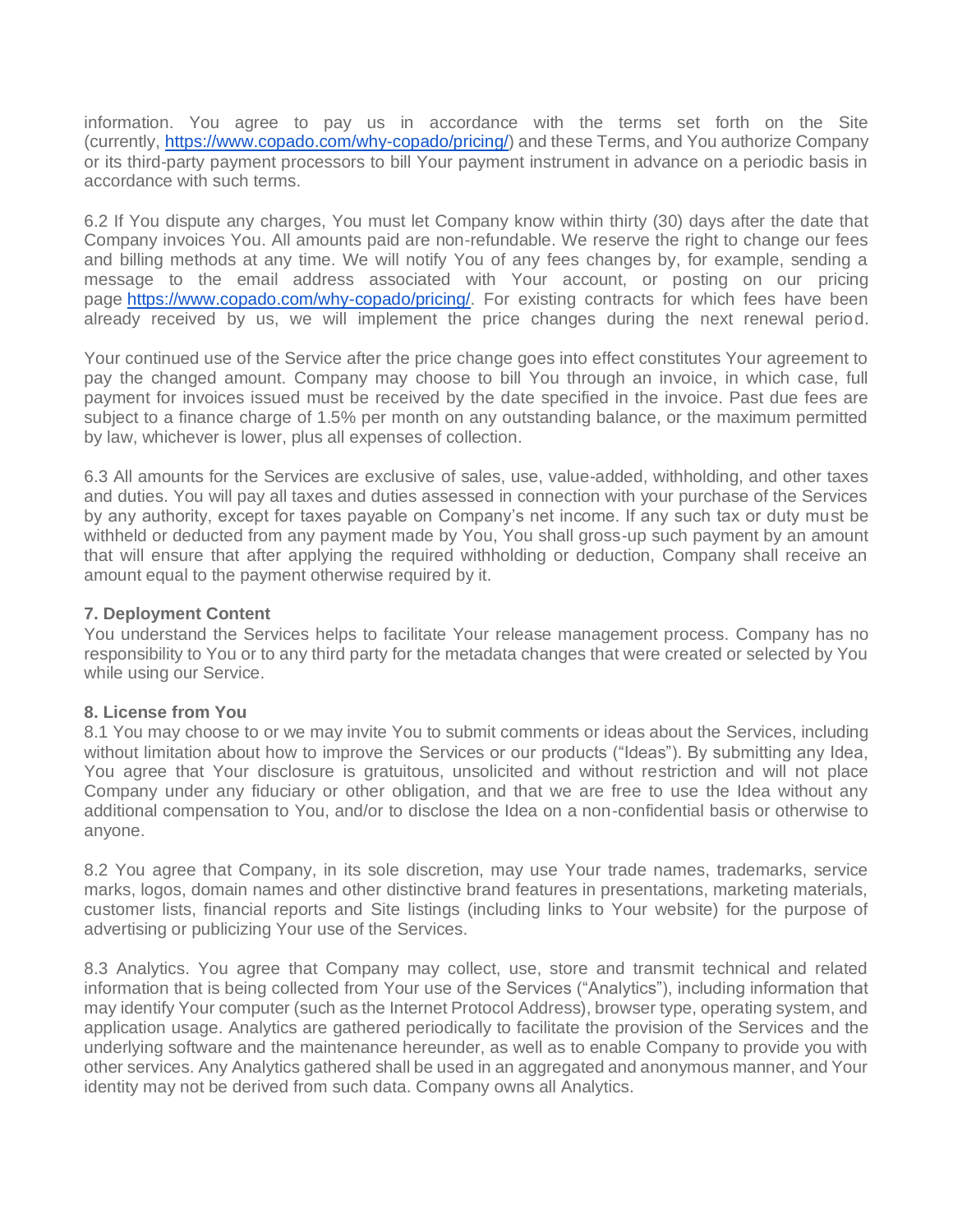8.4 Company may, and You grant us permission to, make recommendations via the Services for products or services we think may be of interest to You based on Your use of the Services.

## **9. Confidentiality and Data Security**

Each party (the "Receiving Party") agrees to reasonably protect as confidential all non-public information related to the business activities of the other (the "Disclosing Party") that is either designated as confidential or was disclosed in circumstances of confidence, or would be understood by the Parties, exercising reasonable business judgement, to be confidential ("Confidential Information"). The Receiving Party agrees: (i) to hold Confidential Information in trust and confidence for the Disclosing Party; (ii) to limit access and disclosure of such Confidential Information to the Receiving Party's personnel or service providers who has a need-to-know and are bound by confidentiality obligations similar to those included herein. Confidential Information of Company includes the Services. Confidential Information does not include information that (a) was previously known to the Receiving Party, free from any obligation to keep it confidential, (b) is publicly disclosed by the Disclosing Party either prior to or subsequent to the receipt by the Receiving Party of such information, (c) is independently developed by the Receiving Party without any use of the Confidential Information, or (d) rightfully obtained from a third party lawfully in possession of Confidential Information who is not bound by confidentiality obligations to the Disclosing Party. The Receiving Party may disclose Confidential Information if the Receiving Party is required to do so under applicable law, rule or order; provided that the Receiving Party, where reasonably practicable and to the extent legally permissible, provides the Disclosing Party with prior written notice of the required disclosure. Company agrees to implement and maintain technical and organizational measures designed to protect Your data processed by Company as part of the Services.

### **10. Modifications**

Company is constantly innovating to provide a positive experience for its users. You acknowledge and agree that the form and nature of the Services may change from time to time without prior notice to You. Changes to the form and nature of the Services will be effective with respect to all versions of the Services; examples of changes to the form and nature of the Services include without limitation changes to fee and payment policies, security patches, or adding or removing functionality. We will take commercially reasonable measures to notify you of any material changes that may negatively impact your use of the Services.

#### **11. NO WARRANTIES**

11.1 YOU EXPRESSLY UNDERSTAND AND AGREE THAT YOUR USE OF THE SERVICES IS AT YOUR SOLE RISK AND THAT THE SERVICES ARE PROVIDED "AS IS" AND "AS AVAILABLE."

11.2 COMPANY, ITS SUBSIDIARIES AND AFFILIATES, AND ITS LICENSORS MAKE NO EXPRESS WARRANTIES AND DISCLAIM ALL IMPLIED WARRANTIES REGARDING THE SERVICES, INCLUDING IMPLIED WARRANTIES OF MERCHANTABILITY, FITNESS FOR A PARTICULAR PURPOSE AND NON-INFRINGEMENT. WITHOUT LIMITING THE GENERALITY OF THE FOREGOING, COMPANY, ITS SUBSIDIARIES AND AFFILIATES, AND ITS LICENSORS DO NOT REPRESENT OR WARRANT THAT: (A) YOUR USE OF THE SERVICES WILL MEET YOUR REQUIREMENTS, (B) YOUR USE OF THE SERVICES WILL BE UNINTERRUPTED, TIMELY, SECURE OR FREE FROM ERROR, AND (C) USAGE DATA PROVIDED THROUGH THE SERVICES WILL BE ACCURATE.

## **12. LIMITATION OF LIABILITY**

12.1 TO THE FULLEST EXTENT PERMISSIBLE BY LAW, YOU EXPRESSLY UNDERSTAND AND AGREE THAT COMPANY, ITS SUBSIDIARIES AND AFFILIATES, AND ITS LICENSORS SHALL NOT BE LIABLE TO YOU FOR ANY DIRECT, INDIRECT, INCIDENTAL, SPECIAL CONSEQUENTIAL OR EXEMPLARY DAMAGES WHICH MAY BE INCURRED BY YOU, HOWEVER CAUSED AND UNDER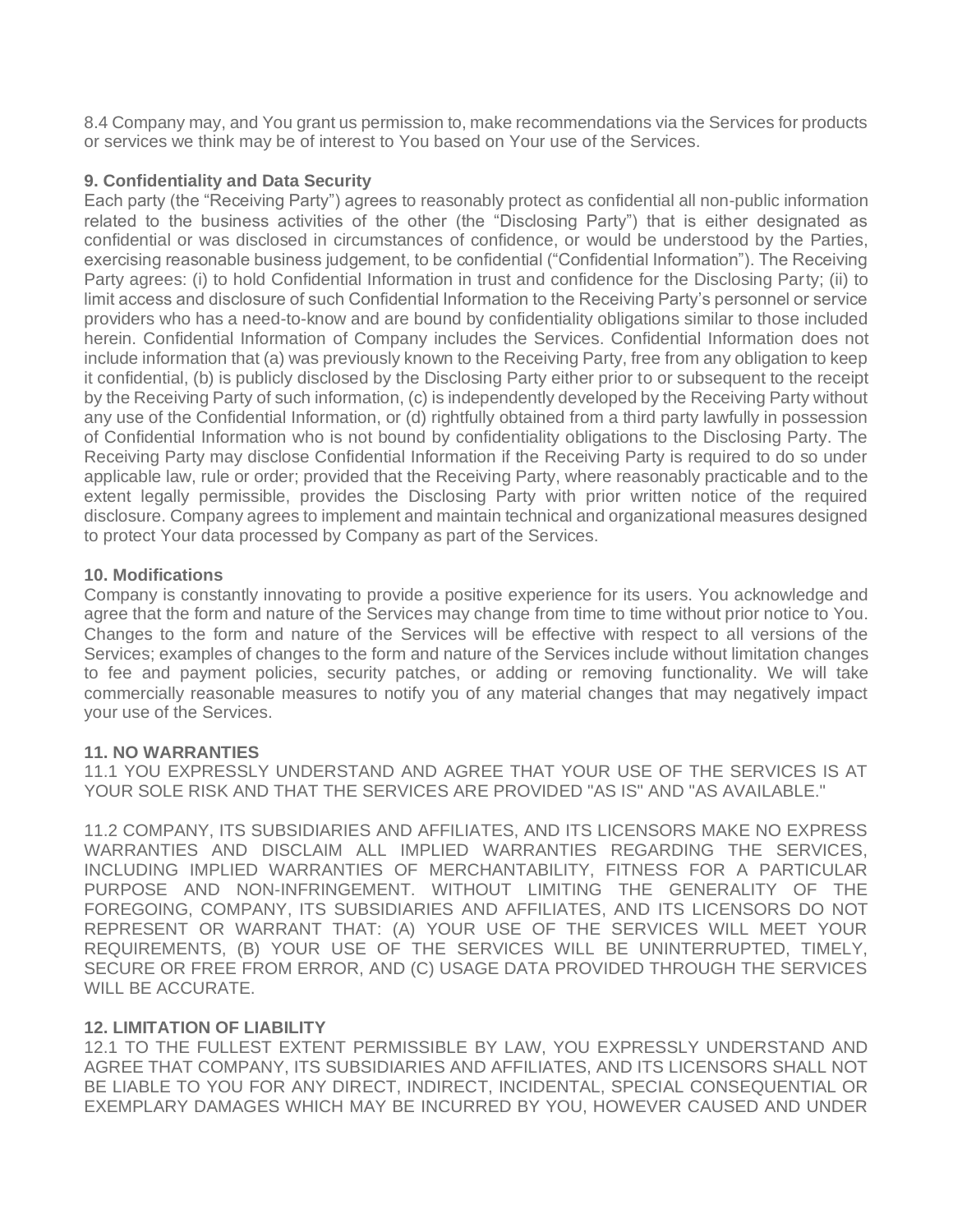ANY THEORY OF LIABILITY. THIS SHALL INCLUDE, BUT NOT BE LIMITED TO, ANY LOSS OF PROFIT (WHETHER INCURRED DIRECTLY OR INDIRECTLY), ANY LOSS OF GOODWILL OR BUSINESS REPUTATION, ANY LOSS OF DATA SUFFERED, COST OF PROCUREMENT OF SUBSTITUTE GOODS OR SERVICES, OR OTHER INTANGIBLE LOSS.

12.2 THE LIMITATIONS ON COMPANY'S LIABILITY TO YOU IN PARAGRAPH 12.1 ABOVE SHALL APPLY WHETHER OR NOT COMPANY HAS BEEN ADVISED OF OR SHOULD HAVE BEEN AWARE OF THE POSSIBILITY OF ANY SUCH LOSSES ARISING.

12.3 IN NO EVENT SHALL THE AGGREGATE LIABILITY OF COMPANY, ITS SUBSIDIARIES AND AFFILIATES, AND ITS LICENSORS FOR ANY DAMAGES ARISING UNDER THESE TERMS OR OUT OF USE OF, OR INABILITY TO USE, THE SERVICES EXCEED THE FEES PAID TO COMPANY BY YOU IN THE LAST TWELVE (12) MONTHS.

## **13. Indemnification**

You agree to hold harmless and indemnify Company, and its subsidiaries, affiliates, officers, agents, employees, advertisers, licensors, suppliers or partners (collectively "Company and Partners") from and against any third party claim arising from or in any way related to (a) Your breach of the Terms, (b) Your use of the Services, (c) Your violation of applicable laws, rules or regulations in connection with the Services, or (d) any information or content You upload or submit to the Services, including any liability or expense arising from all claims, losses, damages (actual and consequential), suits, judgments, litigation costs and attorneys' fees, of every kind and nature. In such a case, Company will provide You with written notice of such claim, suit or action.

### **14. Third Party Offerings**

THE SERVICES AND CONTENT MAY CONTAIN LINKS TO, OR INFORMATION REGARDING, THIRD-PARTY WEBSITES, PRODUCTS, OR SERVICES (COLLECTIVELY, "THIRD PARTY OFFERINGS"). COMPANY OFFERS SUCH LINKS AND INFORMATION FOR YOUR CONVENIENCE BUT DOES NOT CONTROL OR ENDORSE ANY THIRD-PARTY OFFERINGS. YOU AGREE THAT COMPANY IS NOT LIABLE FOR THE CONTENT, ACCURACY, FUNCTIONALITY, OR ANY OTHER ASPECT OF ANY THIRD-PARTY OFFERINGS AND THAT COMPANY IS NOT RESPONSIBLE FOR THE ACTS, OMISSIONS, POLICIES, OR PROCEDURES OF ANY SUCH THIRD-PARTY. ANY TRANSACTIONS THAT YOU CHOOSE TO ENTER INTO WITH ANY THIRD-PARTY IS BETWEEN YOU AND THE APPLICABLE THIRD-PARTY, AND COMPANY WILL NOT BE A PARTY TO OR HAVE ANY LIABILITY WITH REGARDS TO SUCH TRANSACTIONS.

## **15. Changes to the Terms**

Company reserves the right to change or modify portions of these Terms at any time. If Company does so, it will post the changes on this page and will indicate at the top of this page the date these Terms were revised. You understand and agree that if You use the Services after the date on which the Terms have changed, Company will treat Your use as acceptance of the updated Terms.

#### **16. Term, Termination, and Suspension**

Our Site contains information on how to terminate Your account. If You have purchased a Service for a specific term, such termination will be effective on the last day of the then-current term. Monthly subscriptions automatically renew on the same day each month (the day You subscribed), unless cancelled. Yearly subscriptions automatically renew annually on the same day each year, unless cancelled. All fees are non-cancelable and non-refundable.

In addition to other remedies available, Company expressly reserves the right to suspend or terminate the Services and notify You of such termination or suspension, in the event You (a) violate these Terms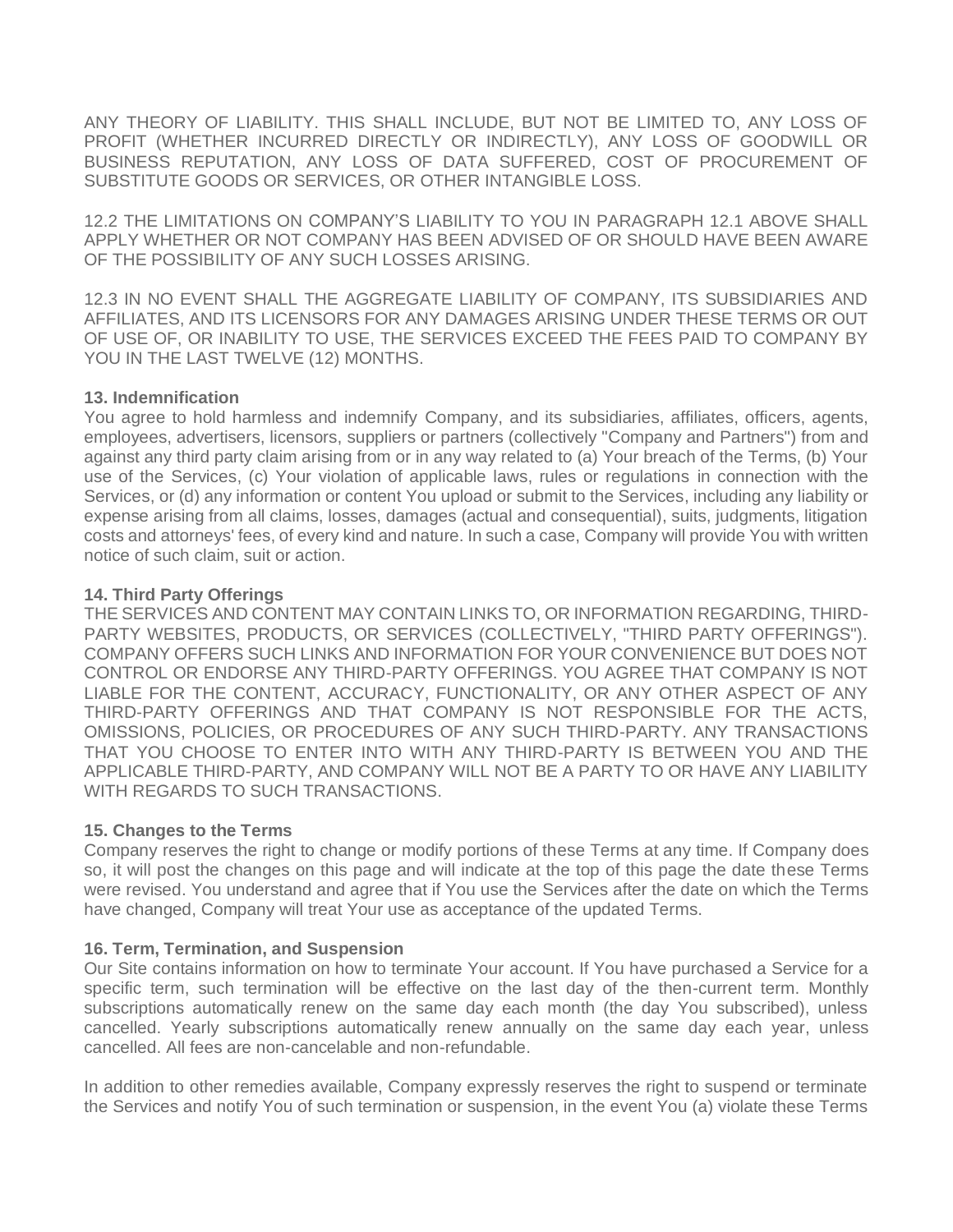or (b) fail to pay the Fees in a timely manner. You will not be entitled to any refund if Company terminates You for cause. You further agree and acknowledge that Company has no obligation to retain any information or data you have submitted to the Services and that it may be deleted from the Services if You have failed to pay any outstanding Fees when due.

# **17. Jurisdiction and Venue.**

ALL MATTERS ARISING OUT OF THESE TERMS SHALL BE GOVERNED BY ILLINOIS LAW (WITHOUT REFERENCE TO CHOICE OF LAW PRINCIPLES), AND APPLICABLE FEDERAL LAW. ANY DISPUTE BETWEEN THE PARTIES THAT IS NOT SUBJECT TO ARBITRATION OR CANNOT BE HEARD IN SMALL CLAIMS COURT WILL BE RESOLVED IN THE STATE OR FEDERAL COURTS OF ILLINOIS AND THE UNITED STATES, RESPECTIVELY, SITTING IN COOK COUNTY, ILLINOIS. YOU HEREBY AGREE TO SERVICE OF PROCESS IN ACCORDANCE WITH THE RULES OF SUCH COURTS. IN ANY ACTION OR PROCEEDING TO ENFORCE RIGHTS UNDER THESE TERMS, THE PREVAILING PARTY SHALL BE ENTITLED TO RECOVER COSTS AND ATTORNEYS' FEES.

## **18. Export**

The Services are subject to the trade laws and regulations of the United States and other countries, including the Export Administration Regulations (EAR, 15 CFR Part 730 et seq.) and the sanctions programs administered by the Office of Foreign Assets Control (OFAC, 31 CFR Part 500). You will not import, export, re-export, transfer or otherwise use the Services in violation of these laws and regulations, including by engaging in any unauthorized dealing involving (i) a U.S. embargoed country (currently Cuba, Iran, North Korea, Sudan and Syria), (il) a party included on any restricted person list, such as the OFAC Specially Designated Nationals List, or the Commerce Department's Denied Persons List or Entity List, or (ill) the design, development, manufacture, or production of nuclear, missile, or chemical or biological weapons. By using the Services, You represent that (a) You are not located in any such country or on any such list, and (b) You will not engage in activity that would cause Company to be in violation of these laws and regulations.

## **19. Miscellaneous**

19.1 Entire Agreement. The Terms constitute the entire agreement between You and Company and govern Your use of the Services (but excluding any other products or services which Company may provide to You under a separate written agreement). As it relates to the Services, these Terms completely replace any prior agreements between You and Company. Notwithstanding the foregoing, certain features of the Site may be subject to additional guidelines, terms, or rules, which will be posted on the Site in connection with such features. All such additional terms, guidelines, and rules are incorporated by reference into these Terms.

19.2 Third Party Beneficiaries. There are no third-party beneficiaries to these Terms. The parties are independent contractors, and nothing in these Terms creates an agency, partnership or joint venture.

19.3 No Waiver. You agree that if Company does not exercise or enforce any legal right or remedy which is contained in the Terms (or which Company has the benefit of under any applicable law), this will not be taken to be a formal waiver of Company's rights and that those rights or remedies will still be available to Company.

19.4 Severability. If any provision of these Terms are found to be invalid or unenforceable under applicable law, then it shall be, to that extent, deemed omitted and the remaining provisions will continue in full force and effect.

19.5 Force Majeure. Company shall not be liable for failing or delaying performance of its obligations resulting from any condition beyond its reasonable control, including but not limited to, governmental